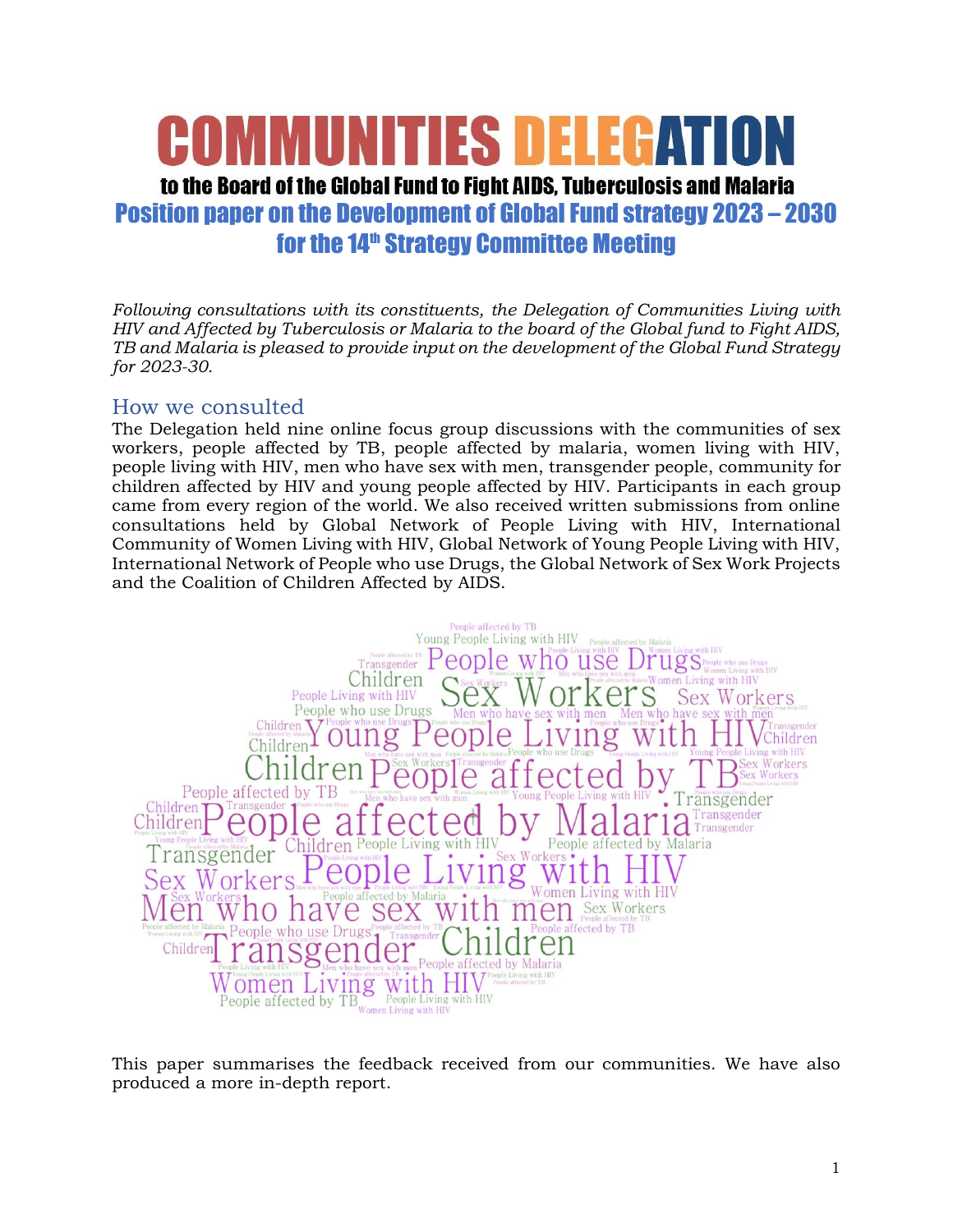# **Communities speak**

#### Key points

**Increase focus on health inequities, human rights, social justice, gender equality and other social political and structural barriers within a holistic people-centred approach.**

**Meaningfully involve communities of those living with and affected by HIV, TB and malaria, particularly key populations and vulnerable groups, at all levels of the Global Fund from Secretariat to Board to country-level including Provincial and District.**

**Fund community-led responses, through directly entering into multi-year service agreements with community-led organizations.**

**Key Populations refers to specific groups of people and/or communities who are underserved, criminalized and disproportionately affected by HIV, namely: men who have sex with men, transgender people, sex workers and people who use drugs.** 

**Vulnerable groups refer to groups of people disproportionately affected and more at risk for tuberculosis and malaria, such as migrants, indigenous peoples, IDPs, refugees etc.**

## The Global Fund Strategy for 2023-30 should ensure prioritisation is given to:

#### **Improve its performance of promotion and protection of gender equality and**

**human rights**. There is a need to broaden and strengthen the understanding and scope of both gender and of human rights within the Secretariat, the Board and at countrylevel. The Global Fund can make a significant impact to ensure gendered proposals that fully respect human rights, particularly of key populations and the most vulnerable groups, are funded. It is time to close the gap between the Global Fund policies, theory, implementation and practice

*"There are many documents on the GF website talking about gender equality but in real terms on the ground, it's next to none. There is a need for improvement." - Malaysia*

on the ground. Funding approval should be contingent on evidence of strong gendered and rights-based programmes and services. Technical support on gender and human rights should be increased and prioritized, especially focused on community organisations where language can be a serious barrier.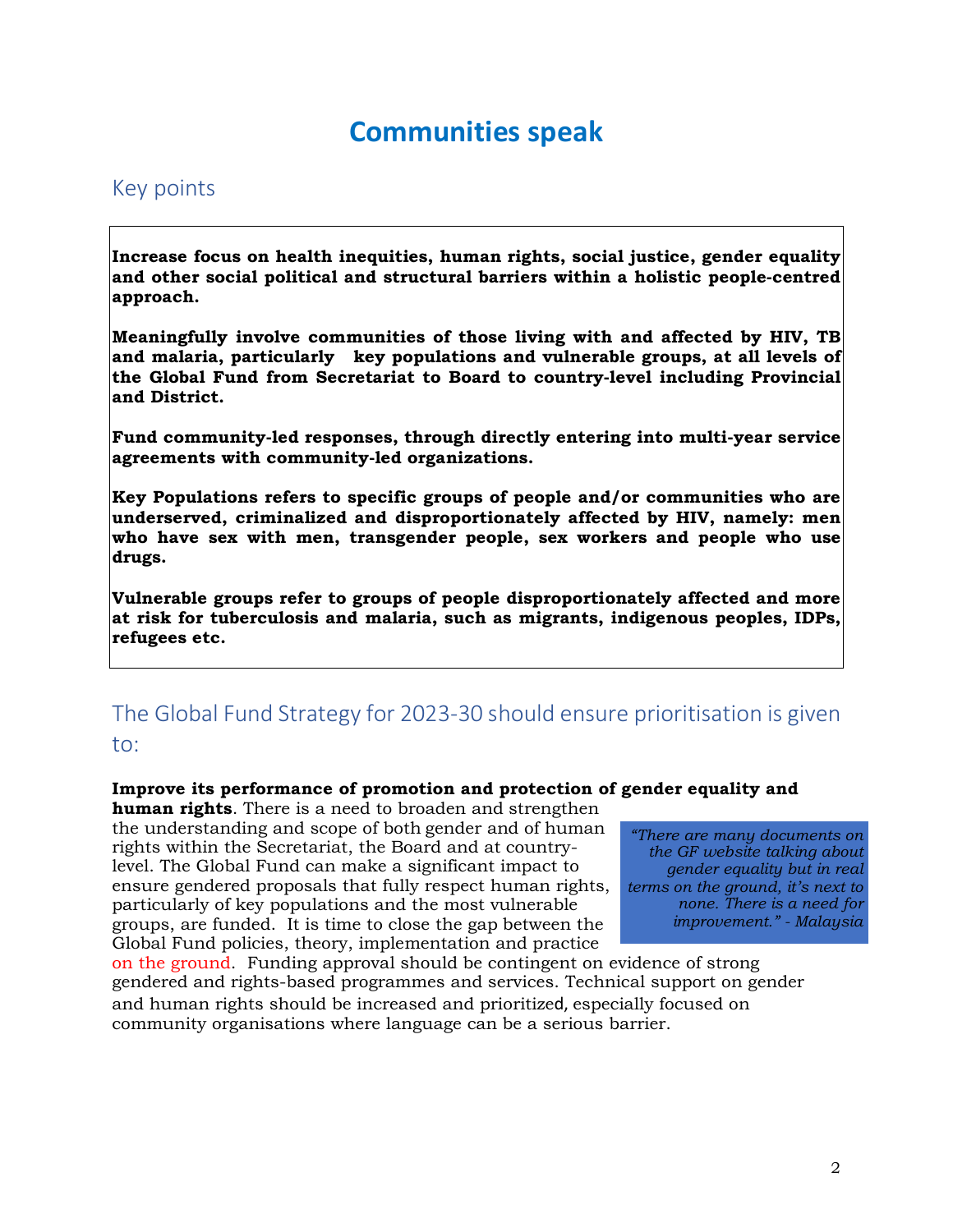**Place people at the centre of all responses.** Promote a population and people-centred approach that recognizes individuals' diverse needs, not only for bio-medical care and commodities, but to address other factors that negatively impact the well-being of the individual. Approaches to each of the diseases should be

comprehensive holistic and inclusive and should focus on the well-being of the individual rather than on absence of a particular disease. For example, investing in prevention initiatives, alongside care, support and treatment. Meanwhile, synergies should be created or expanded, for further integration of services. Such approaches are critical to achieve results across Sustainable Development Goal 3, including Universal Health Coverage.

**Promote and support advocacy to remove structural barriers to responses to AIDS, TB and malaria**. The Global Fund strategy should facilitate support and resources for advocacy by communities to increase accountability and transparency and to remove the structural barriers (such as criminalisation, stigma and violence) that impede effective action on the three diseases. Communities are well-placed and have the expertise to conduct advocacy that is led by those most affected, including in challenging contexts which are crucial for programme success.

#### **Engage with communities as professionals with valued expertise**. The model of

meaningful community inclusion within the Global Fund needs to be strengthened. Community experts should be afforded the same status as other technical experts as they are a fundamental part of a comprehensive and effective response to the three diseases. Their expertise should be valued by country teams, Secretariat and Board alike. This must include recognition of community expertise as equal partners and stakeholders within all diverse groups including people living with HIV, those affected by TB, malaria, key populations and vulnerable groups.

#### **Keep a focus on AIDS, TB and malaria, while situating them in the wider, emerging context of planetary health**1.

To achieve the global goals set for 2030, the Global Fund should keep its unique focus

on the three diseases – recognizing that there remains much to be done, with many countries and regions off track. However, the institution's work should be positioned within the wider context in which it operates – such as connecting its work to other global issues (such as COVID-19 and climate change or other emerging global issues) and articulating its role within global challenges (such as health security). The Strategy for 2023-30 should clearly articulate

how the Global Fund's work on the three diseases makes a significant contribution to wider responses to health and, in turn, achieves wider health and wellbeing for all. In

*"Sex workers know about sex work, expert knowledge does not lie within the Technical partners, the private sector, academia or INGOs." - NSWP Consultation*

*"As community organizations, we should be at the centre of the Global Fund-supported programmes." - Swaziland*

*"The GF should not be diverted from it's core business, but to take cognizance of the nature of emergency." - Indonesia*

 $<sup>1</sup>$  Achievement of the highest attainable standard of health, wellbeing, and equity worldwide through</sup> judicious attention to the human systems – political, economic, and social – that shape the future of humanity and the Earth's natural systems that define the safe environmental limits within which humanity can flourish." Rockefeller Foundation–Lancet Commission on Planetary Health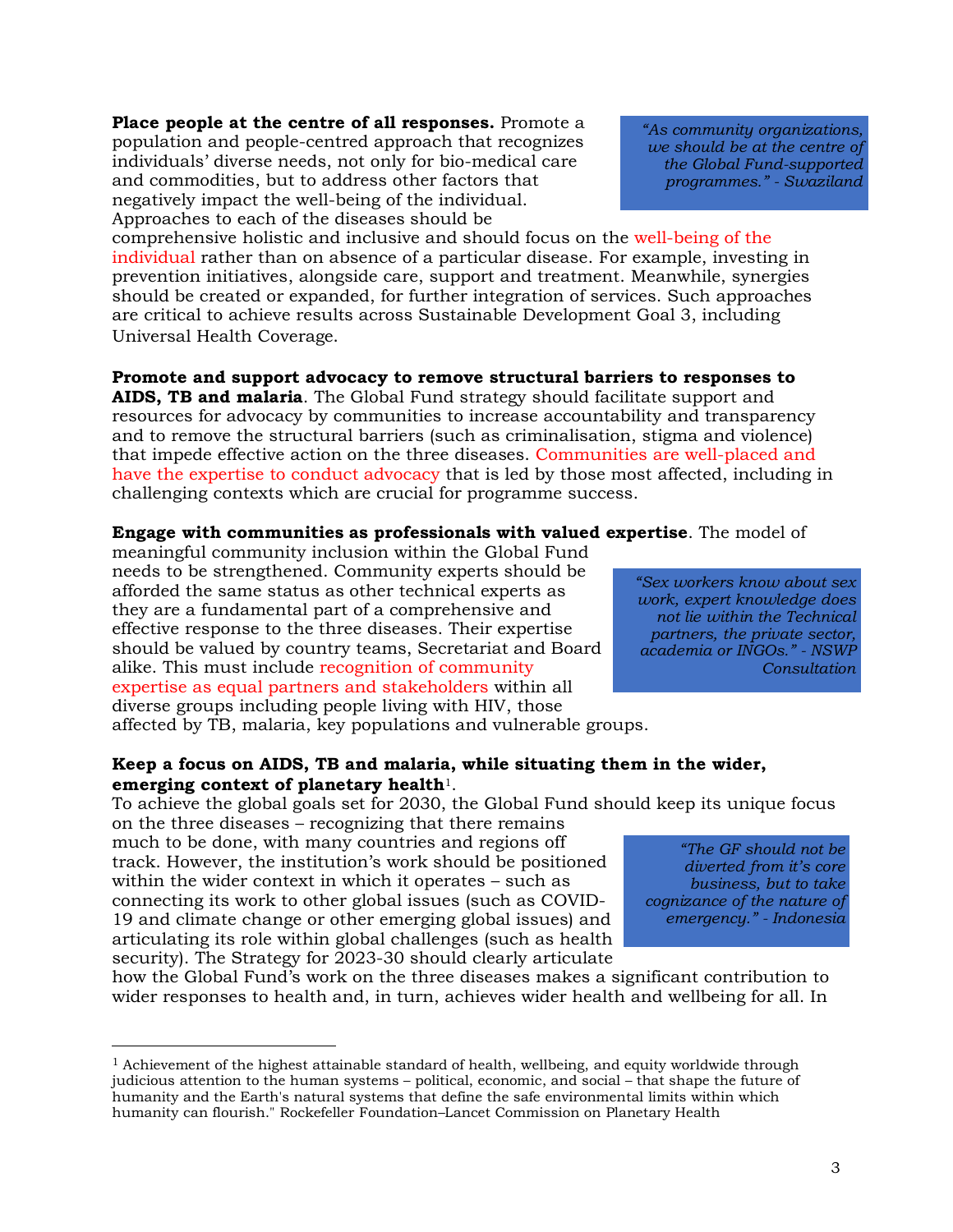addition, any action to address emerging issues should be exclusively to protect the core of the Global Fund: HIV, TB and malaria and the achievements to date.

#### **Prioritise community systems strengthening to support community–led interventions and community-based organizations** thereby contributing to resilient

and sustainable systems for health (RSSH).

Community–based and led monitoring should be scaled up and community data systems strengthened and linked to the national data systems, in order to improve access and quality of services. More flexible funding

*separate funding mechanism for people who use drugs and other key population and community-led organisations." - INPUD Consultation*

channels to support a range of community system and *"The GF must consider a* responses (CSR) should be explored and innovative solutions beyond the PR-SR

*"It is always said that we, community-led organisations don't have capacity, but who and how can we build our capacity without funding?" Swaziland*

model sought. For example, multi–year service agreements for smaller community organisations and networks (including key population and vulnerable groups organisations), with less burdensome reporting requirements<sup>2</sup> and funding that is not contingent upon government approval. The lack of clarity and understanding among global and country level

stakeholders on the aims and scope of CSR needs to be addressed. CSR is under– invested, often with no investment in many RSSH grants, furthermore CSR programmes are often not effectively designed, or implemented, with a sustainability focus.

#### **Maintain current four strategic objectives<sup>3</sup>** but **strengthen delivery of objectives to 'Promote and Protect Human Rights and Gender Equality'.**

The basic structure of the Global Fund's new Strategy should remain the same as that for 2017-22. The four existing objectives still serve as logical and effective pillars for

*"The GF should provide and increase funding for Human Rights and Gender Initiatives that are Adolescent and Young People Based and Led and that can easily reach the grass root." - South Africa*

the institution's work, adding up to a comprehensive approach. The Global Fund must resist 'change for change's sake', which risks confusion among stakeholders. However, measures should be taken to ensure that issues of gender and human rights are not siloed within one objective. Incentivized programmes on such issues may continue to play an important role and to catalyse focused action. However, such issues should be integrated throughout the organization's work and

embedded into all relevant proposals, programmes and policies for all three diseases.

<sup>2</sup> Technical Evaluation Reference Group (TERG): Position Paper - Thematic Review on Resilient and Sustainable Systems for Health (RSSH), July 2019

<sup>3</sup> 1) Maximise impact against HIV, TB and malaria; 2) Build resilient and sustainable systems for health; 3) Promote and protect human rights and gender equality; and 4) Mobilise increased resources.